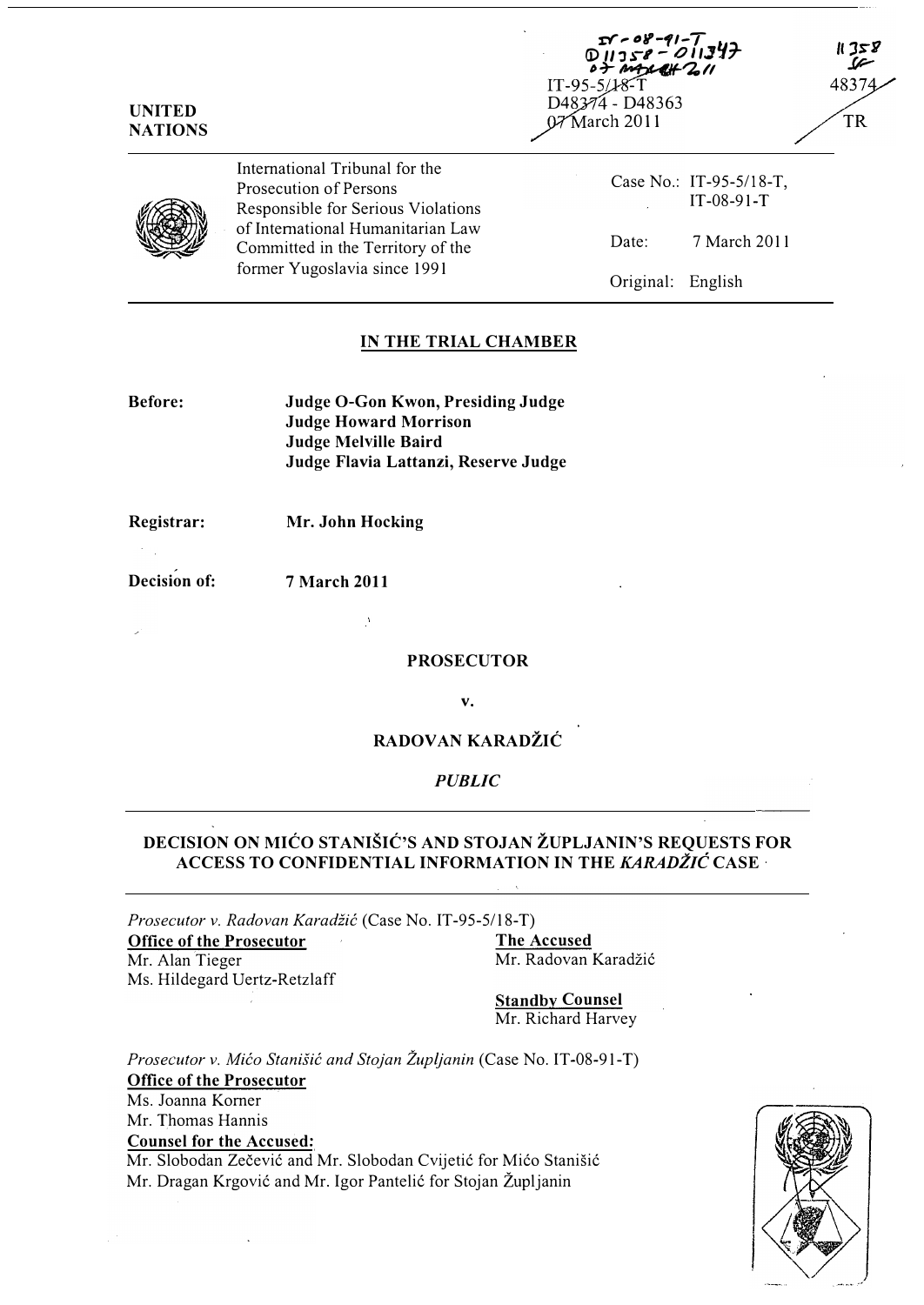### $T$  $r$ - $8 - 11 - 1$

THIS TRIAL CHAMBER of the International Tribunal for the Prosecution of Persons Responsible for Serious Violations of International Humanitarian Law Committed in the Territory of the former Yugoslavia since 1991 ("Tribunal") is seised of the "Motion by Mr. Mićo Stanišić for Access to All Confidential Materials in the Radovan Karadžić Case", filed on 9 February 2011 ("Stanišić Motion") by defence counsel for Mićo Stanišić ("Stanišić Defence") and the "Motion by Mr. Stojan Zupljanin for Access to All Confidential Materials in the Radovan Karadžić Case" ("Župljanin Motion"), filed on 18 February 2011 by defence counsel for Stojan Zupljanin ("Zupljanin Defence"), and hereby issues its decision thereon.

### I. Submissions

1. In the Stanisić Motion, the Stanisić Defence seeks access to *inter partes* confidential material from Prosecutor v. Radovan Karadžić (Case No. IT-95/18-T) ("Karadžić case"), namely confidential transcripts of all hearings in closed and private session, and all filings and exhibits admitted or presented confidentially during both the pre-trial and trial proceedings.<sup>1</sup> In support, the Stanisic Defence argues that there is a significant geographical and temporal overlap between its case and the Karadžić case, that there are a number of dates and locations related to crimes alleged against Stanišić that appear in the Third Amended Indictment ("Indictment") against Radovan Karadzi6 ("Accused"), and that the material sought will be essential to the preparation of Stanisić's 'case for trial.<sup>2</sup> The Stanisić Defence assures the Trial Chamber that the confidentiality of documents will be maintained and that it will comply with all protective measures ordered in the Karadžić case.<sup>3</sup>

2. On 10 February 2011, the Accused filed a "Response to Mićo Stanišić Access Motion" ("Accused's Response to Stanišić Motion") in which he states that he supports the relief sought in the Stanisic Motion. $4$ 

3. On 18 February 2011, the Office of the Prosecutor ("Prosecution") filed the "Prosecution's Response to Mićo Stanišić's Request for Access to Confidential Materials in Karadžić Case" ("Prosecution's Response to Stanišić Motion") stating that it does not object to the Chamber granting the Stanisić Defence access to the confidential materials and filings in the Karadžić case generally, but that it does object to the Chamber granting access to confidential materials and filings inthe following categories: (i) confidential material where a nexus between the cases has not been established, (ii) Rule 70 materials for which the providers' consent must

<sup>&</sup>lt;sup>1</sup> Stanišić Motion, para. 3.

<sup>&</sup>lt;sup>2</sup> Stanišić Motion, paras.  $8 - 16$ .

<sup>&</sup>lt;sup>3</sup> Stanišić Motion, para. 9.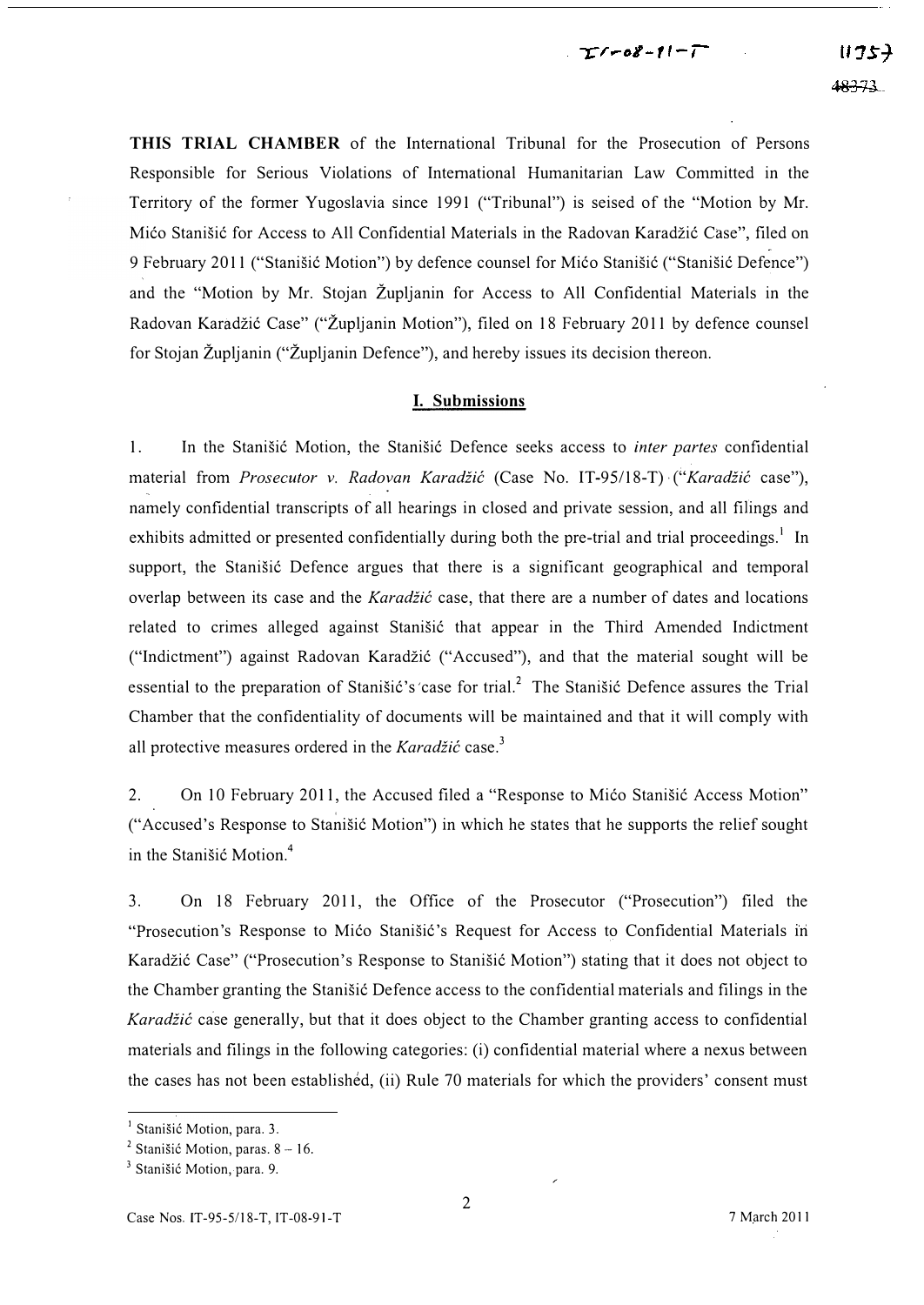## $T1 - 08 - 91 - T$

be obtained first, and (iii) confidential material related to witnesses who are subject to delayed disclosure.<sup>5</sup> The Prosecution agrees that the Stanišić Defence has established a legitimate forensic interest in "confidential materials related to the existence of a Joint Criminal Enterprise [...] and the existence of an armed conflict in Bosnia and Herzegovina ("BiH") during the events".<sup>6</sup> The Prosecution also agrees with the Stanisic Defence that there is some geographical and temporal overlap between its case and the Karadžić case but notes that the latter involves many more charges and that the scope of the overlap is limited to crimes committed between "1 April 1992 and 30 December 1992" in ten municipalities: Banja Luka, Bijeljina, Brčko, Ključ, Pale, Prijedor, Sanski Most, Vlasenica, Vogošća, and Zvornik.<sup>7</sup> The Prosecution objects to the Stanišić Defence's request for access to confidential material related to other components of the Karadžić case, including allegations relating to Sarajevo, Srebrenica, and the taking of hostages.<sup>8</sup> The Prosecution further states that, should the Chamber grant the Motion, it will identify, as soon as practicable, (i) the Rule 70 material, for which it will seek the provider's consent for disclosure to the Stanisić Defence, and (ii) the confidential *inter partes* material related to witnesses covered by delayed disclosure.<sup>9</sup>

4. In the Zupljanin Motion, the Zupljanin Defence seeks access to the same type of materials sought by the Stanišić Defence, namely, *inter partes* confidential material from the Karadžić case such as confidential transcripts of all hearings in closed and private session, and all filings and exhibits admitted or presented confidentially during both the pre-trial and trial proceedings.<sup>10</sup> In support, the Župljanin Defence argues that there is a significant geographical and temporal overlap between its case and the Karadžić case, that Trial Chamber II granted the Accused access to all confidential material in the pre-trial proceedings of *Prosecutor v. Stanišić* and Župljanin because it found that a sufficient nexus exists between the two cases, and that the fairness of the proceedings requires that Župljanin have access to all material relevant to his case which could demonstrate his innocence, mitigate his responsibility, or lead to the dismissal of the case.<sup>11</sup> The Župljanin Defence assures the Trial Chamber that the confidentiality of documents will be maintained and that it will comply with all protective measures ordered in the Karadžić case. $^{12}$ 

<sup>&</sup>lt;sup>4</sup> Accused's Response to Stanišić Motion, para. 1.

 $5$  Prosecution's Response to Stanišić Motion, para. 3.

 $6$  Prosecution's Response to Stanisic Motion, para. 6.

 $<sup>7</sup>$  Prosecution's Response to Stanišić Motion, para. 5.</sup>

 $8$  Prosecution's Response to Stanišić Motion, paras.  $7-11$ .

 $9$  Prosecution's Response to Stanisic Motion, paras. 12–14.

<sup>&</sup>lt;sup>10</sup> Župljanin Motion, para. 3.

<sup>&</sup>lt;sup>11</sup> Župljanin Motion, paras. 8-15.

<sup>&</sup>lt;sup>12</sup> Župlianin Motion, para. 9.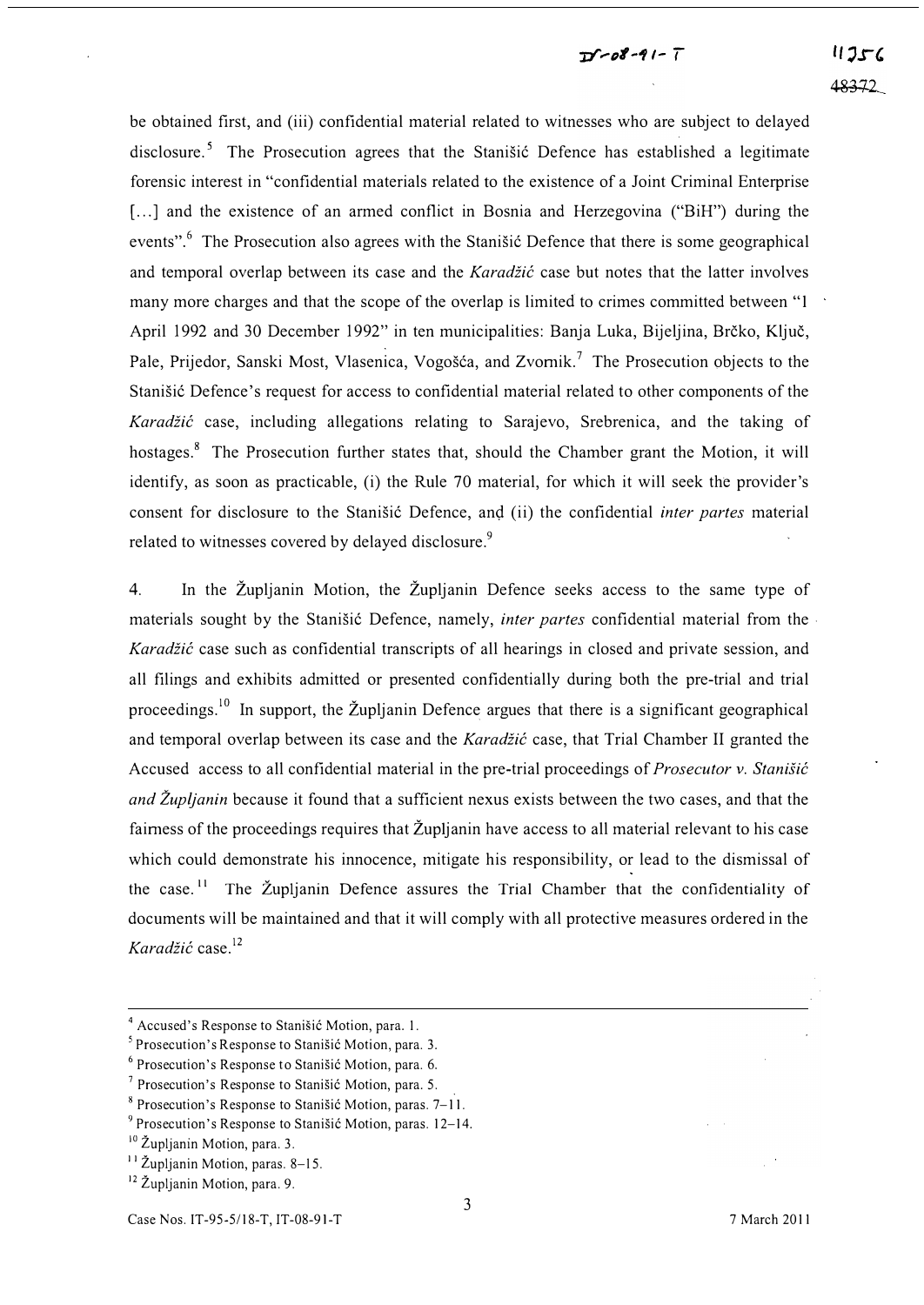# $I - 08 - 91 - 7$

5. On 21 February 2011, the Prosecution filed the "Prosecution's Response to Stojan Župljanin's Request for Access to Confidential Materials in Karadžić Case" ("Prosecution's Response to Zupljanin Motion") stating that it does not generally object to the Chamber granting the Župljanin Defence access to the confidential materials and filings in the Karadžić case but, as it did in relation to the Stanišić Motion above, does object to access being granted in the following categories: (i) confidential material where a nexus between the cases has not been established, (ii) Rule 70 materials for which the providers' consent must be obtained first, and (iii) confidential material related to witnesses who are subject to delayed disclosure. 13 The Prosecution agrees that the Zupljanin Defence has established a legitimate forensic interest in confidential materials related to events that took place in 1992 in four municipalities: Banja Luka, Ključ, Prijedor, and Sanski Most.<sup>14</sup> The Prosecution also agrees that the Župljanin Defence has a legitimate interest to confidential materials "related to the existence of a Joint Criminal Enterprise  $[\dots]$  and an armed conflict during these events".<sup>15</sup> It objects, however, to the ZupJjanin Defence's request for access to confidential material related to allegations of crimes in other municipalities, as well as allegations relating to Srebrenica and the taking of hostages.<sup>16</sup> The Prosecution further states that, should the Chamber grant the Motion, it will identify, as soon as practicable, (i) the Rule 70 material, for which it will seek the provider's consent for disclosure to Župljanin Defence, and (ii) the confidential *inter partes* material related to witnesses covered by delayed disclosure.<sup>17</sup>

6. On 22 February 2011, the Accused filed a "Response to Zupijanin Access Motion" ("Accused's Response to Zupljanin Motion") in which he states that he supports the relief sought in the Župljanin Motion.<sup>18</sup>

#### II. Applicable Law

7: The Chamber notes the well-established principle that Tribunal proceedings should be conducted in a public manner to the extent possible.<sup>19</sup> Further, the Chamber observes that generally, "[a] party is always entitled to seek material from any source to assist in the preparation of his case."<sup>20</sup> In exceptional circumstances, however, a Chamber may restrict the

 $13$  Prosecution's Response to Župljanin Motion, para. 3.

<sup>&</sup>lt;sup>14</sup> Prosecution's Response to Župljanin Motion, paras.  $5-6$ .

<sup>&</sup>lt;sup>15</sup> Prosecution's Response to Župljanin Motion, para. 6.

<sup>&</sup>lt;sup>16</sup> Prosecution's Response to Župljanin Motion, paras.  $7-11$ .

<sup>&</sup>lt;sup>17</sup> Prosecution's Response to Župljanin Motion, paras. 12-14.

 $18$  Accused's Response to Župljanin Motion, para. 1.

<sup>&</sup>lt;sup>19</sup> Rule 78 provides, "All proceedings before a Trial Chamber, other than deliberations of the Chamber, shall be held in public, unless otherwise provided."

<sup>&</sup>lt;sup>20</sup> Prosecutor v. Blaškić, Case No. IT-95-14-A, Decision on Appellants Dario Kordić and Mario Čerkez's Request for Assistance of the Appeals Chamber in Gaining Access to Appellate Briefs and Non-Public Post Appeal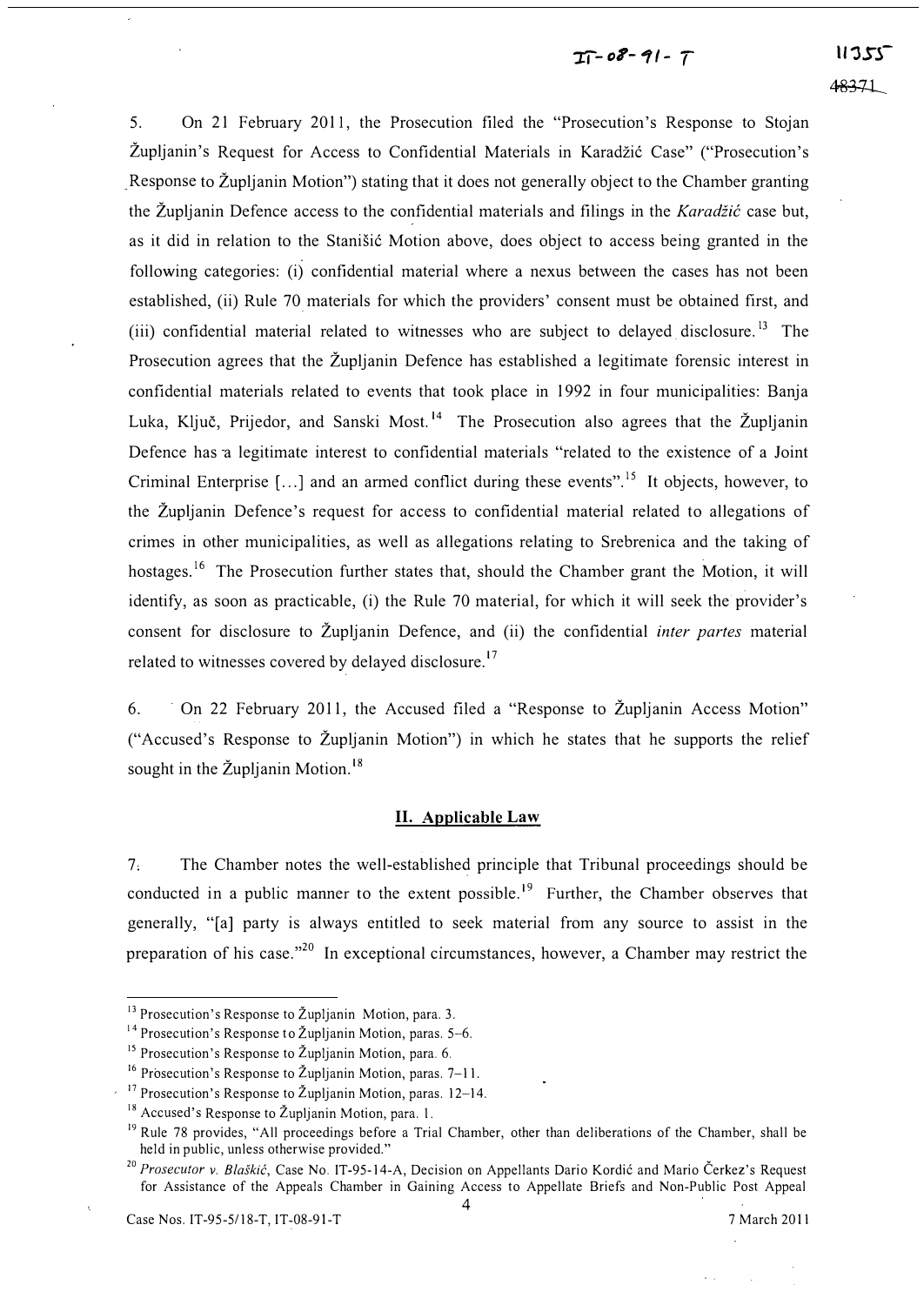# $5 - 08 - 91 - T$

access of the public, as well as the access of a party, to certain material under the provisions of the Rules.<sup>21</sup> Such confidential material can be categorised into three types: *inter partes, ex* parte, and Rule 70. The Chamber will not deal with ex parte material in this decision as neither Stanišić nor Župljanin (collectively "Applicants") seek such access.

8. In determining whether a party must be given access to confidential materiaf, the Trial Chamber must "find a balance between the right of [that] party to have access to material to prepare its case and the need to guarantee the protection of witnesses. $12^{22}$  To that end, it is well established that a party may obtain confidential' material from another case to assist it in the preparation of its case, if (a) the material sought has been "identified or described by its general nature"; and (b) a legitimate forensic purpose" exists for such access. $^{23}$ 

9. The first requirement is not a particularly onerous one. The Appeals Chamber has held that requests for access to "all confidential material" can be sufficiently specific to meet the , identification standard.<sup>24</sup>

. lO. With respect to the second requirement, the standards for access differ for each category of confidential material. With regards to confidential inter partes material, a "legitimate forensic purpose" for disclosure in subsequent proceedings will be shown if the applicant can demonstrate that the material is relevant and essential.<sup>25</sup> The relevance of such material may be determined "by.showing the existence of a nexus between the applicant's case and the original case from which the material is sought.<sup> $,26$ </sup> To establish a nexus, the applicant is required to demonstrate a "geographical, temporal or otherwise material overlap" between the two

Pleadings and Hearing Transcripts Filed in the Prosecutor v. Blaškić, 16 May 2002 ("Blaškić Decision"), para. 14; Prosecutor v. Brđanin, Case No. IT-99-36-A, Decision on Mićo Stanišić's Motion for Access to All Confidential Materials in the Brđanin Case, 24 January 2007 ("Brđanin Decision"), para. 10.

Prosecutor v. Đorđević, Case No. IT-05-87/1-PT, Decision on Vladimir Đorđević's Motion for Access to All Material in Prosecutor v. Limaj et al., Case Not. IT-03-66, 6 February 2008 ("Dordevic Decision"), para. 6.

<sup>&</sup>lt;sup>22</sup> Prosecutor v. Hadžihasanović et al., Case No. IT-01-47-AR73, Decision on Appeal from Refusal to Grant Access to Confidential Material in Another Case, 23 April 2002, p. 2.

<sup>&</sup>lt;sup>23</sup> Blaškić Decision, para. 14; Prosecutor v. Blagojević and Jokić, Case No. IT-02-60-A, Decision on Motions for Access to Confidential Material, 16 November 2005 ("First Blagojević and Jokić Decision"), para. 11; See also Prosecutor v. Delić, Case No. IT-04-83-PT, Order on Defence Motions for Access to All Confidential Material in Prosecutor v. Blaškić and Prosecutor v. Kordić and Čerkez, 7 December 2005 ("Delić Order"), p. 6.

<sup>&</sup>lt;sup>24</sup> Brđanin Decision, para. 11; Prosecutor v. Blagojević and Jokić, Case No. IT-02-60-A, Decision on Momčilo Perišić's Motion Seeking Access to Confidential Materials in the Blagojević and Jokić Case, 18 January 2006, para. 8; Prosecutor v. Blaškić, Case No. IT-95-14-R, Decision on Defence Motion on behalf of Rasim Delić Seeking Access to All Confidential Material in the Blaškić Case, 1 June 2006, p. 12.

<sup>&</sup>lt;sup>25</sup> See Blaškić Decision, para. 14; First Blagojević and Jokić Decision, para. 11; See also Delić Order, p. 6; **Dordevic** Decision, para. 7.

<sup>&</sup>lt;sup>26</sup> Prosecutor v. Limaj et al., Case No. IT-03-66-A, Decision on Haradinaj Motion for Access, Balaj Motion for Joinder and Balaj Motion for Access to Materials in the Limaj Case, 31 October 2006, para. 7; Dorđević Decision, para. 7.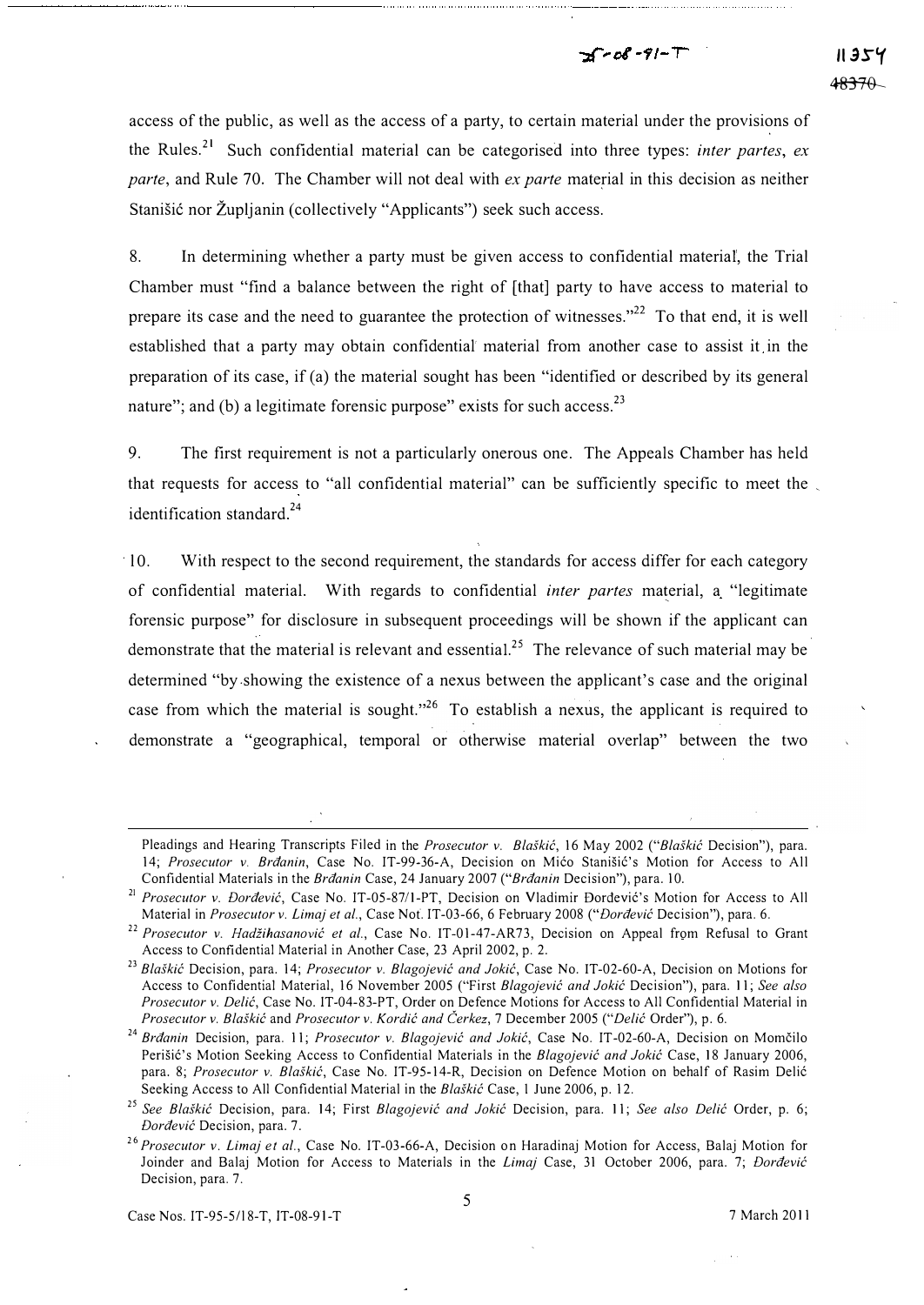### $TT - 08 - 91 - T$

proceedings.<sup>27</sup> The essential nature of the material, in turn, means that the party seeking it must demonstrate "a good chance that access to this evidence will materially assist the applicant in preparing his case."<sup>28</sup> The standard does not require the applicant to go so far as to establish that the material sought would likely be admissible evidence.<sup>29</sup>

11. Material can be deemed confidential by virtue of the fact that it 'has been provided by a state or person subject to restrictions on its use pursuant to Rule  $70<sup>30</sup>$  In such cases, where an applicant has satisfied the legal standard for access to *inter partes* material, the entity that has provided the material must still be consulted before the material can be given to another accused before the Tribunal, and the material must remain confidential.<sup>31</sup> This is the case even where the Rule 70 provider(s) consented to the use of the material in one or more prior cases.<sup>32</sup>

12. Pursuant to Rule 75  $(F)(i)$  of the Rules, protective measures that have been ordered for a witness or victim in any proceedings before the Tribunal shall continue to have effect *mutatis* mutandis in any other proceedings, unless and until they are rescinded, varied, or augmented.

### Ill. Discussion

#### A. Nature of Access Requested: prospective basis

l 3. This Trial Chamber has already dealt with three "ongoing request(s)" for access to confidential materials in the Accused's case, namely that of the accused Momčilo Perišić, Jovica Stanišić, and Radivoje Miletić and some of his co-accused.<sup>33</sup> As stated in those decisions, while it has been the preferred approach of Trial Chambers to limit access to materials to the date of the request (or decision upon that request),  $34$  as a matter of judicial economy, this Chamber

Access to Confidential Information in the Karadžić Case ("Miletić Decision"), 31 March 2010.

<sup>&</sup>lt;sup>27</sup> See Blaškić Decision, para. 15; Prosecutor v. Kordić and Čerkez, Case No. IT-95-14/2-A, Decision on Motion by Hadžihasanović, Alagić and Kubura for Access to Confidential Supporting Material, Transcripts and Exhibits in the Kordić and Čerkez Case, 23 January 2003, p. 4; Dorđević Decision, para. 7.

<sup>&</sup>lt;sup>28</sup> First Blagojević and Jokić Decision, para. 11; Dorđević Decision, para. 7; Blaškić Decision, para. 14.

 $^{29}$  Dordević Decision, para. 7.

<sup>&</sup>lt;sup>30</sup> Material produced pursuant to an order under Rule 54 bis may also require similar procedures before it can be disclosed to an accused in another case.

 $31$  See Prosecutor v. Blaškić, Case No. IT-95-14-A, Decision on Prosecution's Preliminary Response and Motion for Clarification Regarding the Appeal Chamber's Decision Dated 4 December 2002 on Paško Lubičić's Motion for Access to Confidential Material, Transcripts and Exhibits in the Blaskic Case, 8 March 2004, paras.  $11 - 12$ ; Doraevic Decision, para. 15; Delic Order, p. 6.

<sup>&</sup>lt;sup>32</sup> Prosecutor v. Delić, Case No. IT-04-83-PT, Order on Jadranko Prlić's Motion for Access to All Confidential Material in Prosecutor v. Rasim Delić, 2 December 2005, p. 4.

<sup>&</sup>lt;sup>33</sup> Decision on Momčilo Perišić's Motion for Access to Confidential Materials in the Radovan Karadžić Case ("Perišić Decision"), 14 October 2008; Decision on Jovica Stanišić's Motion for Access to Confidential Materials in the Karadžić Case ("Stanišić Decision"), 20 May 2009; Decision on General Miletić's Request for

<sup>&</sup>lt;sup>34</sup> Perišić Decision, para. 18; Stanišić Decision, para. 11; Miletić Decision, para. 12.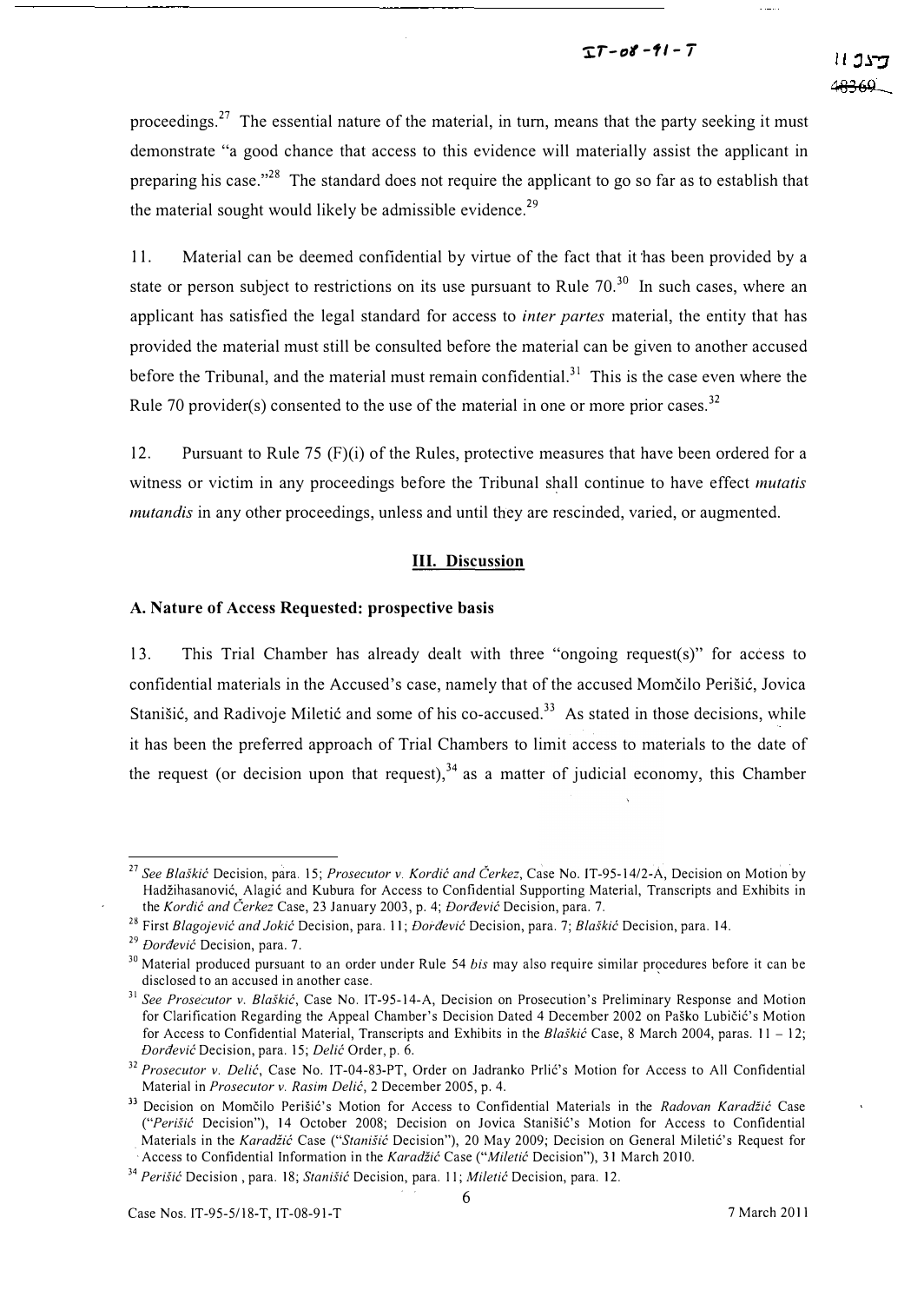considers that the Applicants' access to the material in the Accused's case should be provided in as streamlined a manner as possible and that access on an ongoing basis is warranted.<sup>35</sup>

14. The parties in the Karadžić case should bear in mind that confidential material from this case will be disclosed to the Applicants on an ongoing basis and should remain vigilant about protecting information they think should not be so disclosed. If they' consider that specific materials should not be made available to the Applicants, they should register an objection with the Chamber.

### B. Access to confidential inter partes material

15. The Chamber first notes that both Applicants request access to all confidential inter partes transcripts from closed sessions (including private session testimony), filings,  $3^6$  and exhibits admitted during the pre-trial and trial proceedings in the Karadžić case. Thus, the Chamber is satisfied that the material sought by the Applicants has been sufficiently identified.

16. With respect to the second requirement, the Trial Chamber finds that there is a clear geographical and temporal overlap between the Applicants' case and the Karadžić case, as well as a significant factual nexus between the two cases as both relate to certain specified municipalities in 1992, the existence of a joint criminal enterprise, and the existence of an armed conflict in BiH. According to the indictment against them, the Applicants are both alleged to have been members of a joint criminal enterprise, from no later than 1 April 1992 until at least 31 December 1992, which allegedly included the Accused and the aim of which was to permanently remove Bosnian Muslims, Bosnian Croats, and other non-Serbs from the territory of the planned Serbian state, by means which included 'the commission of certain alleged crimes.<sup>37</sup> Similarly, the Indictment in the *Karadžić* case alleges that the Accused participated in a joint criminal enterprise, of which Stanisić was also allegedly a member, with the aim of permanently removing Bosnian Muslims, Bosnian Croats, and other non-Serbs from the Bosnian Serb-claimed territory in BiH by forcible transfer, extermination, and murder.<sup>38</sup> The Accused, however, is alleged to have participated in this particular joint criminal enterprise for a lengthier period of time, from at least October 1991 until 30 November 1995.<sup>39</sup>

<sup>&</sup>lt;sup>35</sup> Perišić Decision, para. 18; Stanišić Decision, para. 11; Miletić Decision, para. 12.

<sup>&</sup>lt;sup>36</sup> On the issue of disclosure of confidential filings, see Prosecutor v. Dragomir Milošević, Case No. IT-98-29/1-A, Decision on Motion by Radovan Karadžić for Access to Confidential Materials in the Dragomir Milošević Case, para. 11. See also Prosecutor v. Karadžić, IT-95/18-T, Decision on Motion for Access to Confidential Materials in Completed Cases, para. 14.

<sup>&</sup>lt;sup>37</sup> Prosecutor v. Stanišić and Župljanin, IT-08-91-T, Prosecution's Second Amended Consolidated Indictment, 23 November 2009, paras. 7-14.

<sup>&</sup>lt;sup>38</sup> Indictment, para. 11

<sup>&</sup>lt;sup>39</sup> Indictment, paras. 9–14.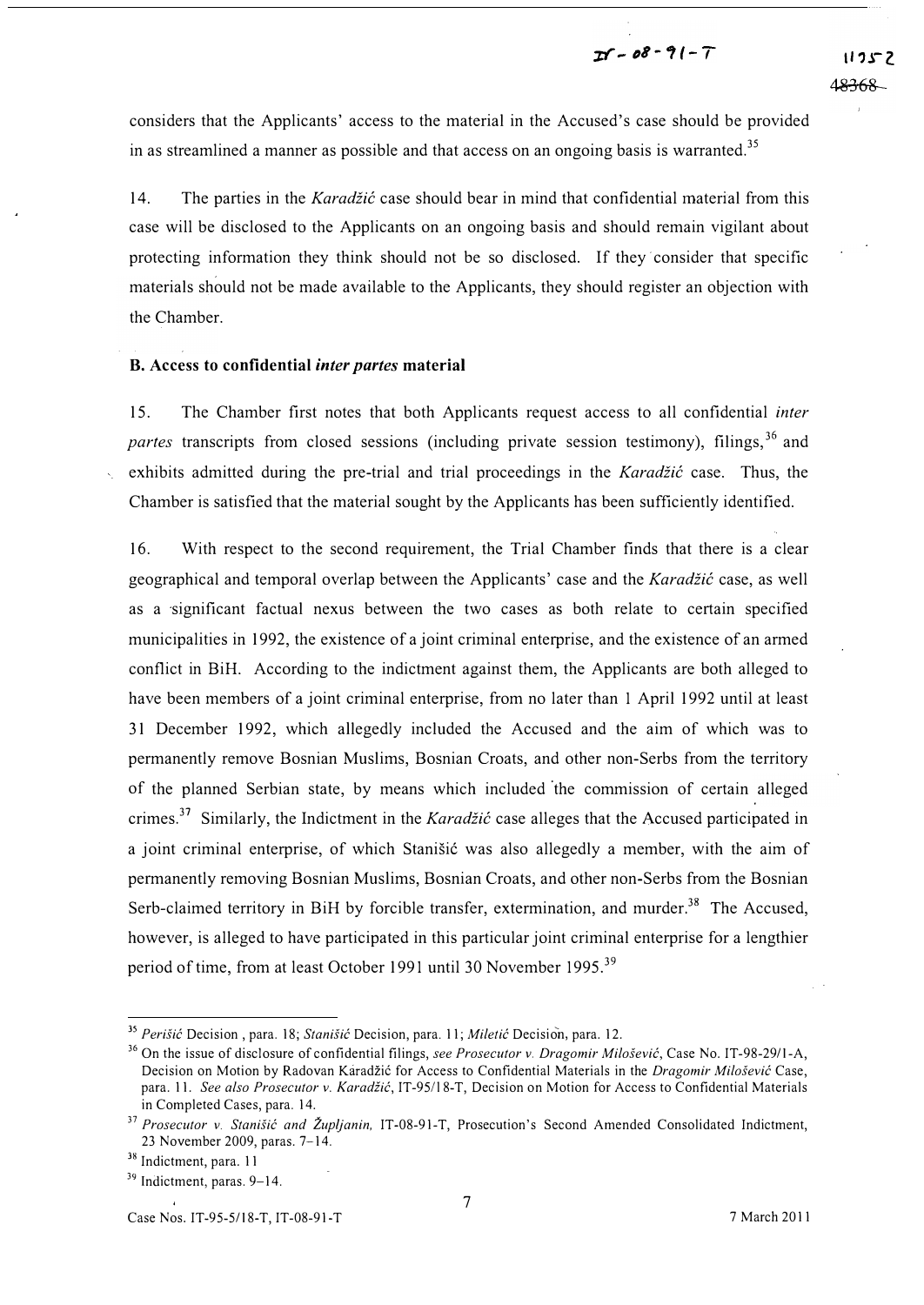# $I - 08 - 91 - 7$

17. Looking at the geographical overlap, Stanisic is alleged to be criminally liable for crimes committed in 19 municipalities.<sup>40</sup> Given that Visegrad was removed from the Indictment pursuant to Rule 73 bis, the Accused's alleged criminal liability relates to only ten of those municipalities, namely, Banja Luka, Bijeljina, Brčko, Ključ, Pale, Prijedor, Sanski Most, Vlasenica, Vogošća, and Zvornik.<sup>41</sup> As for Župljanin, he is alleged to be criminally liable for crimes committed in eight municipalities,  $42$  only four of which overlap with those included in the Indictment against the Accused, namely, Banja Luka, Ključ, Prijedor, and Sanski Most.<sup>43</sup> The Chamber recalls here that the Prosecution does not object to the Applicants being given access to the confidential inter partes materials that relate to the areas of overlap with respect to the alleged crimes in the Accused's case and the Applicants' case.

18. For all these reasons, the Chamber is satisfied that the Applicants have shown a legitimate forensic purpose for disclosure of all inter partes and confidential transcripts (including closed and private sessions), exhibits, and filings from the Karadžić case which are related to: (i) the existence of a joint criminal enterprise of which both the Accused and the Applicants are alleged to have been members and (ii) the existence of an armed conflict in BiH. In addition, the Chamber considers that the Stanisic Defence has a legitimate forensic interest in all the categories of inter partes confidential material listed above which concern the municipalities of Banja Luka, Bijeljina, Brčko, Ključ, Pale, Prijedor, Sanski Most, Vlasenica, Vogošća, and Zvornik for the period of 1 April 1992 through 31 December 1992, while the Zupljanin Defence has a legitimate forensic interest in the same material in relation to the municipalities of Banja Luka, Kljuc, Prijedor, and Sanski Most also concerning the period of 1 April 1992 through 31 December 1992. This material sought by the Applicants is relevant and essential, and access to this evidence is likely to materially assist them in preparing their respective cases.

#### C. Access to confidential Rule 70 material

19. As noted by the Prosecution, some of the confidential *inter partes* material requested by the Applicants might fall into the category of Rule 70 material. In respect of such material, if any, the Chamber will order that the Prosecution and/or the Accused seek the consent of the Rule 70 provider(s) before it can be disclosed to the Applicants.

<sup>&</sup>lt;sup>40</sup> Prosecutor v. Stanišić and Župljanin, IT-08-91-T, Prosecution's Second Amended Consolidated Indictment, 23 November 2009, para. 11.

<sup>41</sup> Indictment, para. 48.

<sup>&</sup>lt;sup>42</sup> Prosecutor v. Stanišić and Župljanin, IT-08-91-T, Prosecution's Second Amended Consolidated Indictment, 23 November 2009, para. 12.

<sup>43</sup> Indictment, para. 48.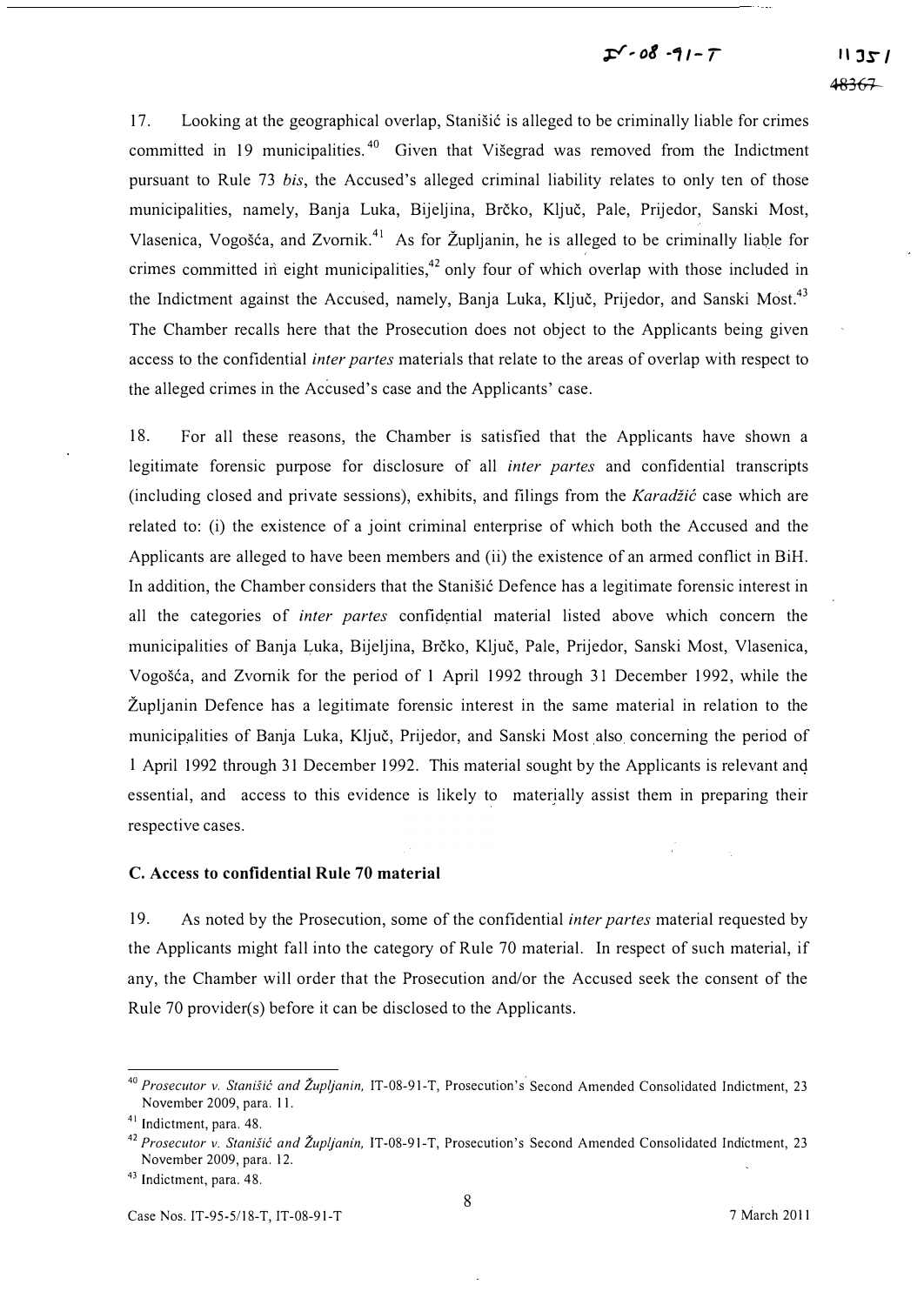#### D. Delayed disclosure material

20. The Chamber recalls that for certain witnesses in this case the Chamber has granted or continued the protective measure of delayed disclosure. This essentially turns the material relating to those witnesses' identities and evidence into ex parte material, until such time as it is disclosed to the Accused in accordance with the time frames set out in the decisions granting or continuing delayed disclosure. Given that the Applicants seek only inter partes material from the present case, it follows that they can only be given the material relating to delayed disclosure witnesses when it is disclosed to the Accused.

21. The Prosecution does not object to this course of action. Accordingly, the Chamber agrees that the Applicants should be given access to material relating to delayed disclosure witnesses, but considers that this material should be disclosed to them after it has been disclosed to the Accused.<sup>44</sup>

### IV. Disposition

22. Accordingly, for all the reasons outlined above, the Trial Chamber, pursuant to Rules 54, 70, and 75 of the Rules of Procedure and Evidence of the Tribunal, hereby GRANTS the Stanisic Motion and the Zupljanin Motion in part, and:

- a. ORDERS the parties, on an ongoing basis, to identify for the Registry the following inter partes material in the case of Prosecutor v. Karadžić, Case No. IT -95-5/18-T, for disclosure to Stanisic:
- (i) closed and private session testimony transcripts which are not subject to Rule 70 or delayed disclosure and which are produced in the pre-trial and trial proceedings, in so far as they are concerned with (I) events in the municipalities of Banja Luka, Bijeljina, Brčko, Ključ, Pale, Prijedor, Sanski Most, Vlasenica, Vogošća, and Zvornik for the period of 1 April 1992 through 31 December 1992; (2) the existence of a joint criminal enterprise which both Stanisic and the Accused are alleged to have been members of; and (3) the existence of an armed conflict in BiH.

<sup>&</sup>lt;sup>44</sup> In instances where an applicant from one case sought access to confidential information from another case, including access to materials related to delayed disclosure witnesses who were to give evidence in the applicant's case, the Appeals Chamber held that such materials should continue to be subject to the same protective measure in the applicant's case. See Prosecutor v. Momčilo Krajišnik, Case No. IT-00-39-A, Decision on "Motion by Mićo Stanišić for Access to all Confidential Materials in the Krajišnik Case", 21 February 2007, p. 6; Brđanin Decision, para. 17.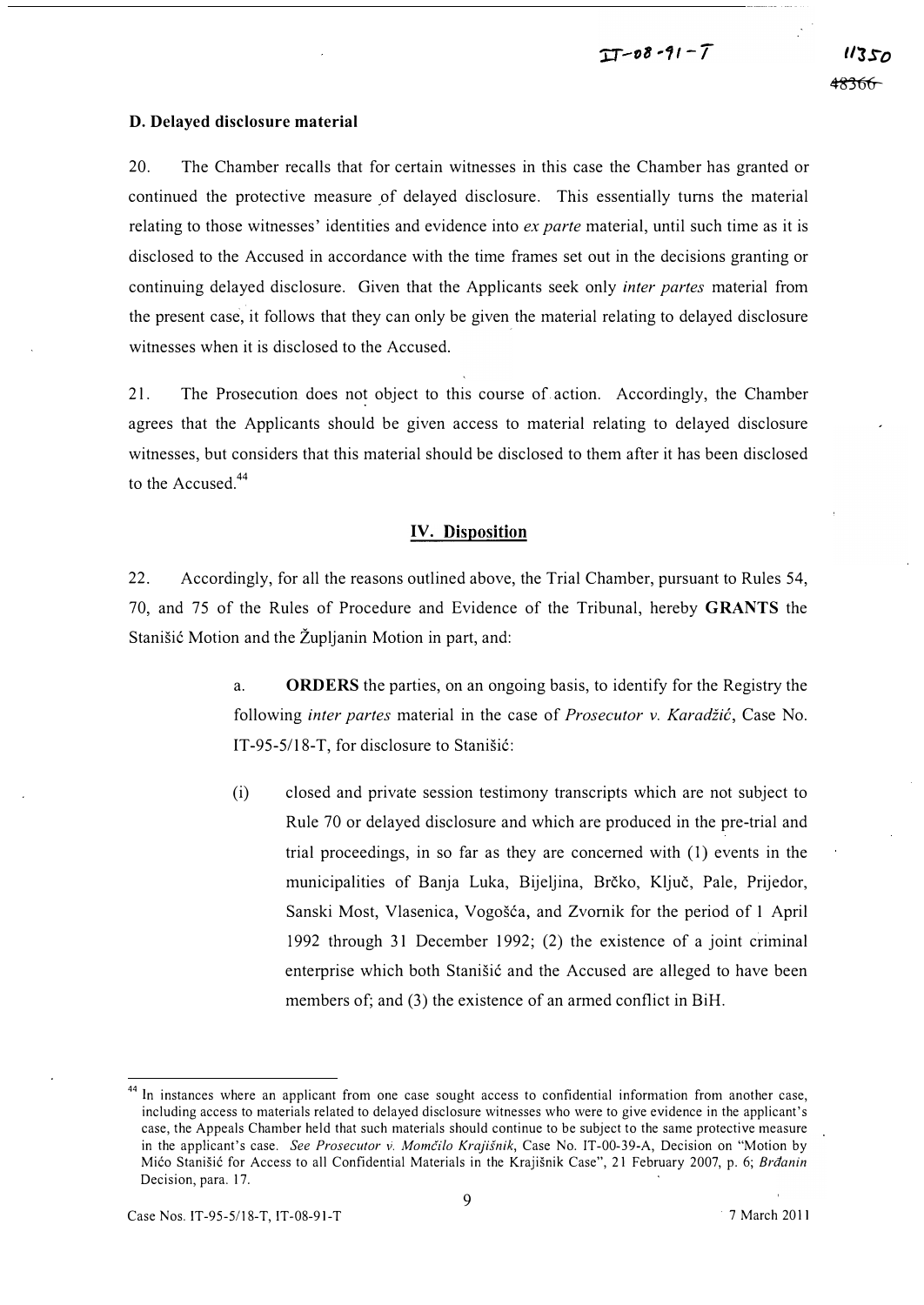- (ii) confidential trial exhibits, which are not subject to Rule 70 or delayed disclosure, and which are concerned with items (1), (2), and (3) specified in (i) above;
- (iii) all confidential filings in the pre-trial and trial proceedings, which are not subject to rule 70 or delayed disclosure and which are concerned with items  $(1)$ ,  $(2)$ , and  $(3)$  as specified in  $(i)$  above.

b. ORDERS the parties, on an ongoing basis, to identify for the Registry the following *inter partes* material in the case of *Prosecutor v. Karadžić*, Case No. IT-95-5/18-T, for disclosure to Zupljanin:

- (i) closed and private session testimony transcripts which are not subject to Rule 70 or delayed disclosure and which are produced in the pre-trial and trial proceedings, in so far as they are concerned with (1) events in the municipalities of Banja Luka, Kljuc, Prijedor, and Sanski Most for the , period of 1 April 1992 through 31 December 1992; (2) the existence of a joint criminal enterprise which both ZupJjanin and the Accused are alleged to have been members of; and (3) the existence of an armed conflict in BiH;
- (ii) confidential trial exhibits, which are not subject to Rule 70 or delayed disclosure, and which are concerned with items (1), (2), and (3) specified in (i) above;
- (iii) all confidential filings in the pre-trial and trial proceedings, which are not subject to rule 70 or delayed disclosure and which are concerned with items  $(1)$ ,  $(2)$ , and  $(3)$  as specified in  $(i)$  above.

c. ORDERS the parties to detennine, without delay and before disclosure, which of the material outlined in (a) and (b) above is subject to the provisions of Rule 70, and immediately thereafter to contact the providers of such material to seek their consent for its disclosure to the Applicants, and, where Rule 70 providers consent to such disclosure, to notify the Registry on a periodic basis of such consent.

d. ORDERS the Prosecution to determine, without delay and before disclosure, which of the material outlined in (a) and (b) above is subject to the protective measure of delayed disclosure, and immediately thereafter to notify the

 $\overline{\phantom{a}}$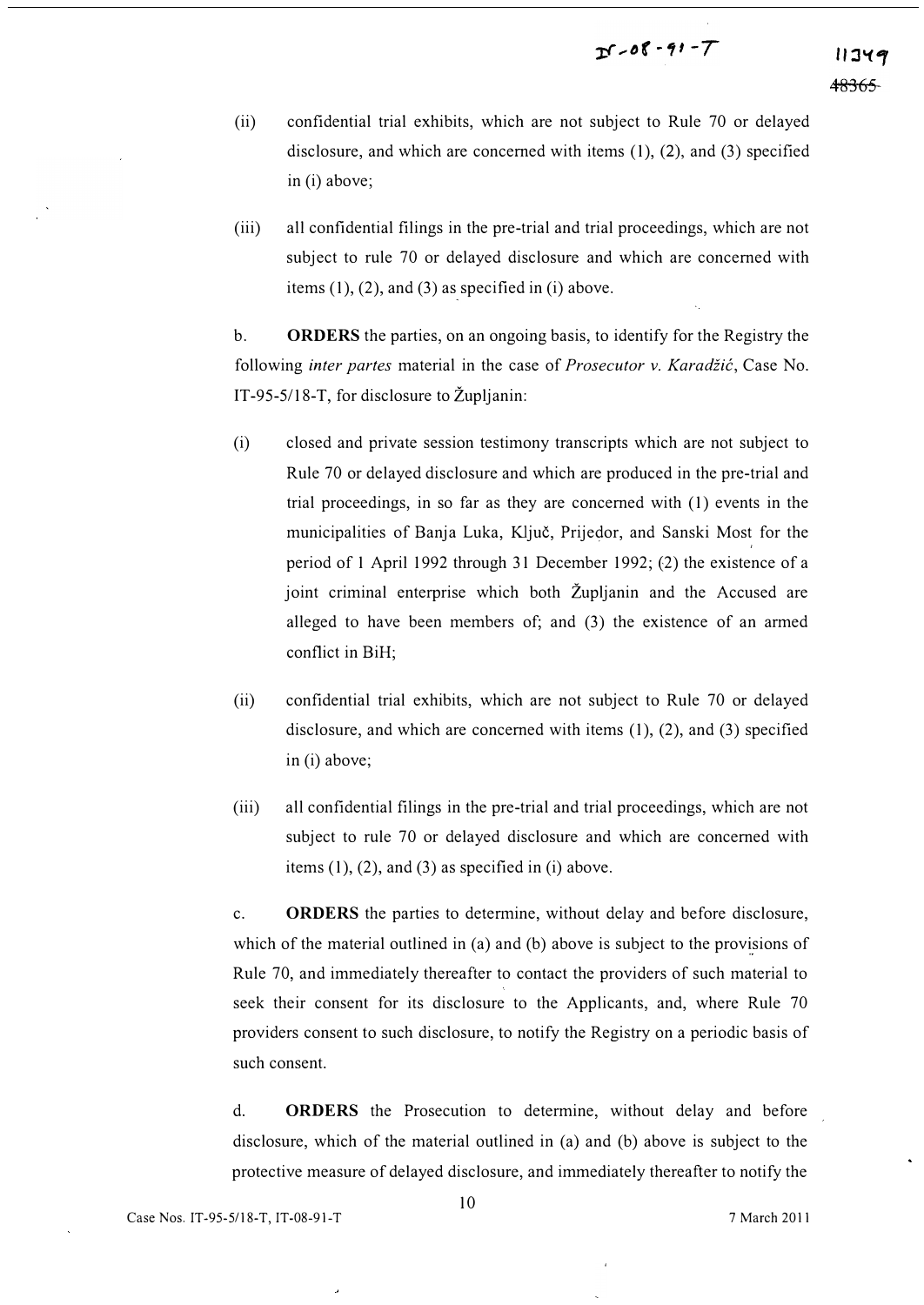### $Df - 08 - 91 - T$

Registry and the Applicants on a periodic basis of when such material can be disclosed to the Accused, and thus available for disclosure to the Applicants.

e. REQUESTS the Registry to withhold disclosure of any material subject to Rule 70 until such time as the parties inform the Registry that consent for disclosure has been obtained, even in respect of those providers who have consented to the use of the relevant material in a prior case. Where consent cannot be obtained from provider(s) of any material subject to Rule 70, the material shall not be disclosed.

f. REQUESTS the Registry to withhold disclosure to the Applicants of any material subject to delayed disclosure until such time as the Prosecution informs the Registry that the material has been disclosed to the Accused.

g. REQUESTS the Registry to disclose to the Applicants:

- (i) the confidential and inter partes and non-Rule 70 material once it has been identified by the parties in accordance with paragraph (a) and (b);
- (ii) the Rule 70 material once the parties have identified such material and informed the Registry of the consent of the Rule 70 provider(s) in accordance with paragraphs  $(a)$ ,  $(b)$ ,  $(c)$ , and  $(d)$ ; and
- (iii) the material subject to delayed disclosure, once the Prosecution has informed the Registry that such material has been disclosed to the Accused.

h. **ORDERS** that no confidential and *ex parte* material from the case of Prosecutor v. Karadžić, Case No. IT-95-5/18-T be disclosed to the Applicants.

i. **ORDERS** that the Applicants, as well as their respective Defence teams, and any employees who have been instructed or authorised by the Applicants, shall not disclose to the public, or to any third party, any confidential or nonpublic material disclosed from the Karadžić case, including witness identities, whereabouts, statements, or transcripts, except to the limited extent that such disclosure to members of the public is directly and specifically necessary for the preparation and presentation of the Applicants' cases. If any confidential or nonpublic material is disclosed to the public when directly and specifically necessary, any person to whom disclosure is made shall be informed that he or